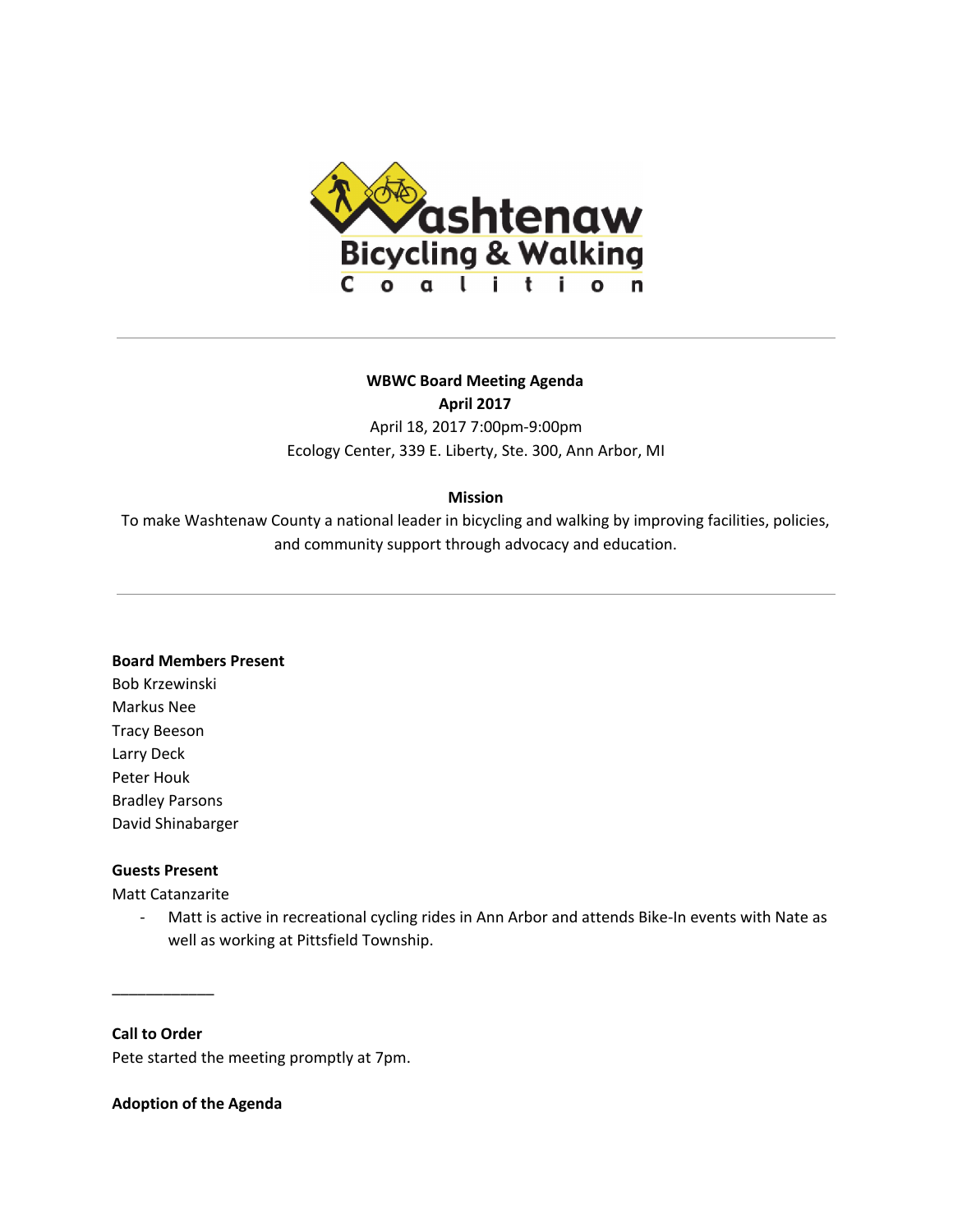Pete moved to adopt the agenda, all members present voted to support it.

The [agenda](https://docs.google.com/document/d/1kNC0FgJvRqs8hjWYIKaMSh1fkeOaG7TAZIjOQ9UdWIU/edit?ts=58f7e595) can be viewed here.

#### **Notes from the Chair**

- 1. Review mission statement
- 2. Look ahead to upcoming month
	- a. Bike Show and swap is April 30th
	- b. Bike to Work Day -- May 19th

## **Secretary**

## *March Minutes*

Larry moved to motion the approval -- Peter seconded. All present board members approved, with the exception of Markus Nee, who abstained because he was not present at the March board meeting.

Previous month's notes can be [found](https://docs.google.com/document/d/1eczcPfnAiePBfUIQFZm-1ip4O6otiOnhMgtop3J77F8/edit?usp=sharing) here.

*Calendar* April 15th, 2017 -- Newsletter deadline to be sent out. May 15th, 2017 -- IRS 501(c)3 form 990-N Filing Deadline

## **Treasurer**

Larry motioned to approve the treasurer's report. Peter seconded. All present board members voted to approve. The report can be [viewed](https://docs.google.com/viewer?a=v&pid=forums&srcid=MDg4NDQ1NjExNjc4MjU5NTE3MDABMTY0Njg3NzU1ODU0Mjc0MDU1NjIBSk5Cc01lZ3hCUUFKATAuMQEBdjI) here.

## **Communications**

Meeting summaries can be seen [here.](https://docs.google.com/document/d/13JKOoEkC_s5brY1E84vb4JvKvGO8HYILc2hgAmiaReQ/edit?usp=sharing)

## *AA Transportation Commission meeting*

School crosswalk safety -- school safety work plan to evaluate safety for school plans. According to Brad, the dates and timeline are painfully slow. Brad & Erica met with Chip & Chuck -- if we want to push for a protected bike lane on Washington as well as safety around schools. Recommends applying pressure with the WBWC for the city to reevaluate the way it evaluates safety humps and other aggressive traffic calming measures.

*Meeting with Chip & Chuck --* 3/31/2017

There were many summaries with different officials that can be viewed in the summaries area.

Brad said he would put together a game plan for next meetings.

**Education/Outreach** *Pedal the Pond*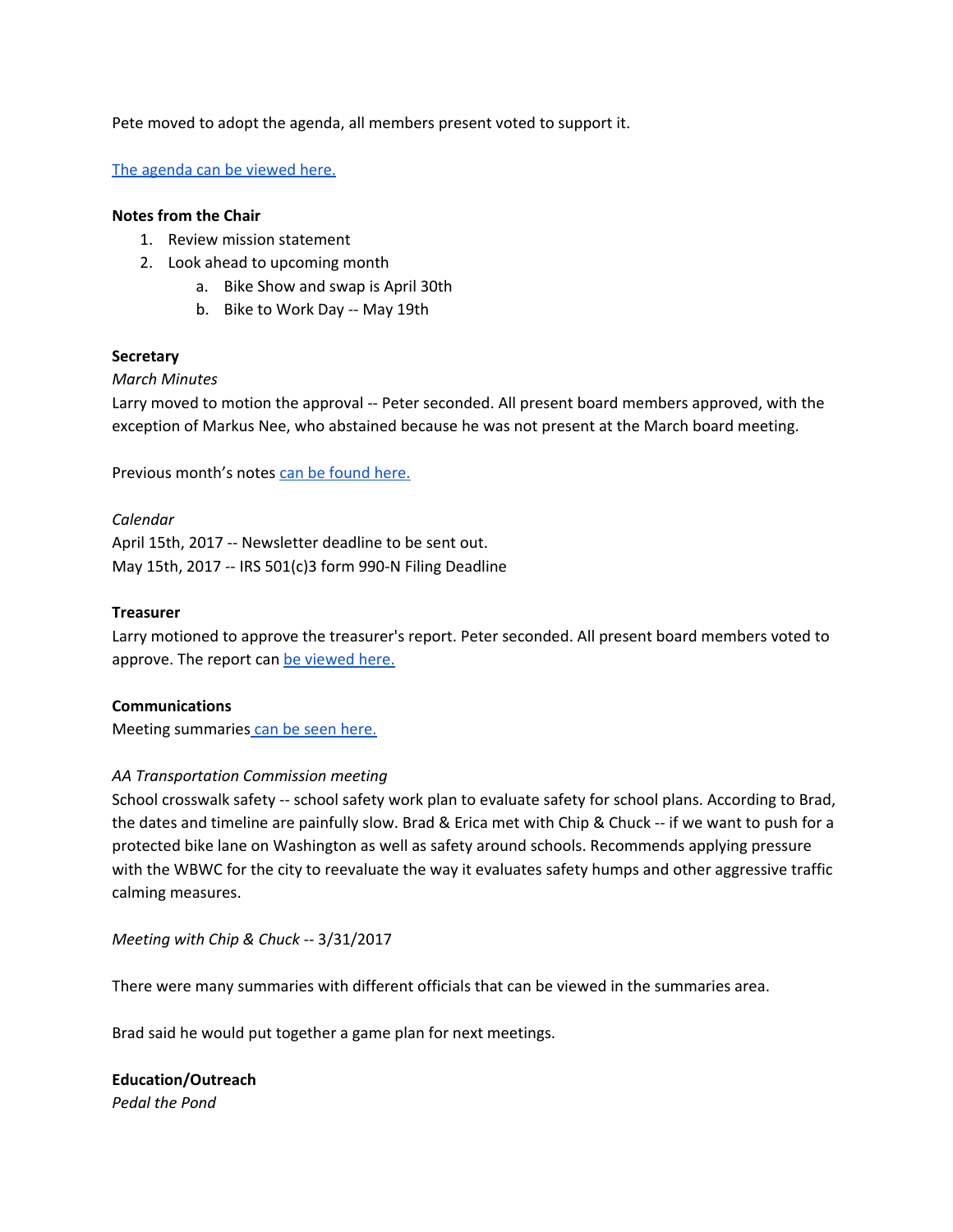David Shinabarger pitched/asked for up to \$50 for visibility/bike safety/awareness to support local safety and family-friendly cycling for the Pedal the Pond event in July starting at Island Park and going around Barton Pond. Larry motioned to approve up to \$50 in materials. Tracy seconded. All present members voted to approve the motion, with the exception of David abstaining.

## **Government Relations Committee**

## *South University Bike Lanes*

Trying to determine what's happening and who is responsible for this development -- next step is for Brad to reach out to Eli Cooper and figure out what's happening with it.

## *Five Foot Passing Ordinance Education*

Police are not enforcing 5-ft passing whatsoever. Met with the city and they currently have no plans for any sort of education campaign.

## **BAC/Bike Alliance**

*Status --* proposed two official names are:

Still hammering out the details. Brad mentioned that if we want to really have an impact we need to seriously consider finding a way to fund and pay for someone with the city or with a local non-profit to represent pedestrians and cyclists.

#### **Projects**

#### **New Business / WalkIns**

#### *Solar Project*

Board decided that this doesn't align directly with our mission statement -- we will share socially with friends for the event, but will not sponsor and event.

## *LAB Challenge*

The WBWC will advertise the challenge and invite users in the community to use the challenge in communications.

## *Arbor Bike Funding*

Discussion whether the WBWC wants to support the bikeshare program to continue.

We discussed wanting to support more cycling in the city -- but our target is for better infrastructure and ridership, not necessarily on the bikeshare program succeeding or failing.

Many members mentioned that they think it should die. We decided that we will not be taking action for sponsorship or funding of ArborBike.

*Top of the Park*